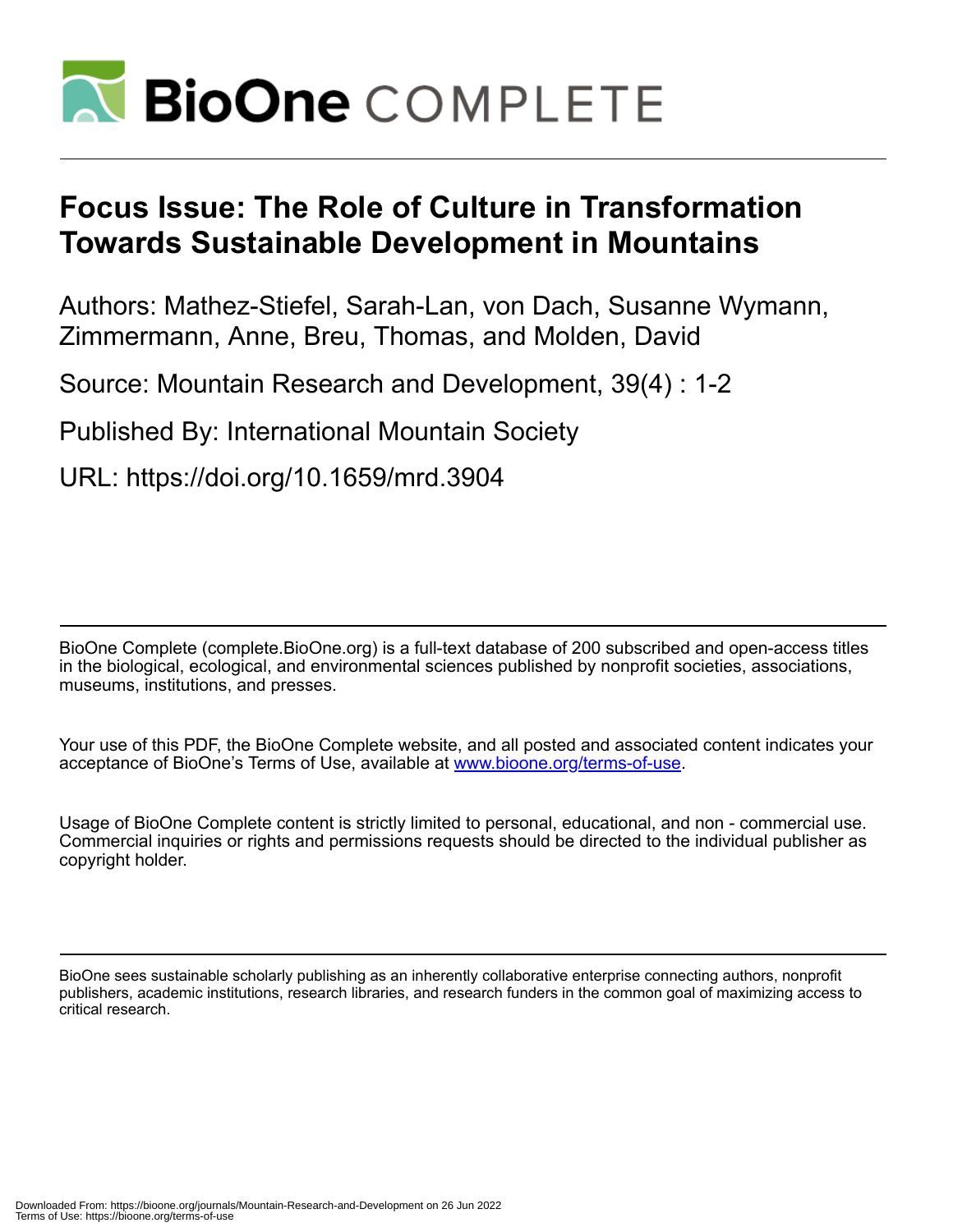# Focus Issue: The Role of Culture in Transformation Towards Sustainable Development in Mountains

## Dear Readers,

Mountains worldwide are home to a rich cultural diversity, expressed in mountain populations' identities, languages, arts, agricultural practices, socioeconomic arrangements, governance, and music. Most mountain landscapes have been culturally shaped over the centuries by mountain communities, whose worldviews and knowledge about natural resource management they reflect. Mountain areas often play an important spiritual and social role, having a special meaning in people's identities, religions, and ritual practices, or simply being places sought for recreation and social gathering. Yet, mountain communities are undergoing profound and rapid processes of sociocultural change, caused by drivers such as outmigration, urbanization, and increasing integration into the market economy. These changes are undoubtedly threatening the rich cultural heritage found in mountains. However, many mountain communities are responding and adapting to change in creative ways, drawing on their cultural heritage and integrating new knowledge to shape their own innovative and locally-based development pathways. This focus issue addresses such topics and acknowledges the fundamental relevance of culture for sustainable development in mountain areas. It contributes to global knowledge generation efforts that aim to show what role culture plays in achieving the Sustainable Development Goals and how culture can be integrated into development practice and policy, as required in UNESCO's recent report on cultural indicators (UNESCO 2019).

In the MountainDevelopment section, 3 papers explore tools and approaches that were adopted by mountain communities in different parts of the world in a context of socioeconomic and policy changes. Saintenoy and co-authors present an insightful reflection and lessons learned from an experience of using the Cultural Route heritage category as an instrument for cultural revitalization and community strengthening in mountains, based on their analysis of a partially failed intervention in the highlands of Northern Chile. Gramm and colleagues, with their cases in the Italian South Tyrol, show the potential of farm-based educational services for children not only for transmitting agricultural traditions to non-farmers, but also for transforming traditional patriarchal values and providing women farmers with new skills and income. In the third article of the section, Yang Zhe et al analyze the adaptive strategies of yak herders on the Qinghai–Tibetan Plateau, who face policy changes aiming at decollectivization of the rangelands that have affected their nomadic lifestyle.

The MountainResearch section also contains a paper, by Gunya and co-authors, that explores different pathways of transformation in pastoralist societies as a result of sociopolitical changes, this time in four regions in the North Caucasus. The authors analyze and compare the factors promoting or hindering transhumance practices based on a study of transhumance actors and institutions over the pre-revolutionary, Soviet, and post-Soviet periods. In another paper, Lopez-Sandoval and Maldonado take us to the Ecuadorian highlands, where they used a social–ecological systems analytical framework to examine the emergence of communal governance practices and their relations with agricultural frontier expansion and grazing activities in the Andean páramos. A third article explores the impact of tourism development on traditional hospitality in the mountains of Georgia. In this study, Gugushvili and colleagues show that new forms of Georgian hospitality emerged in guest–host relationships.

A further 2 MountainResearch articles focus on cultural values and perceptions. In their study, Posch et al investigate the role of values and worldviews on lodge owners' proactive behavior in the face of natural hazards in Mustang, Nepal. Based on their results, they argue that resilience building initiatives should take into account values and worldviews in addition to sociodemographic and socioeconomic dimensions. The study by Badu and co-authors was also carried out in Nepal. In their paper, they analyze the perceptions of community forestry users on the relationship between forests and water. They highlight both the need for additional studies as well as a need for better communicating and deliberating research results to develop sustainable management plans for catchments. The article by Yi-Da An et al, finally, presents a quantitative analysis of Chiang Nationality costumes in China, revealing their spatial differentiation pattern and correlations with natural factors.

In the MountainPlatform section, the Afromontane Research Unit reports on its exponential growth as a young institution devoted to transdisciplinary research on South African mountains. Finally, the MountainMedia section includes the reviews of 5 books of relevance to readers interested in development and sustainability in mountain regions.

This focus issue is the result of a thematic collaboration with the Russian journal Sustainable Development in Mountain Territories (SDMT;<http://naukagor.ru/en-gb/>). Both journals are publishing a focus issue on the role of culture for sustainable mountain development in parallel, based on the same call for papers. Our aim with this effort is to enhance scientific exchange between communities from different languages and mountain regions.